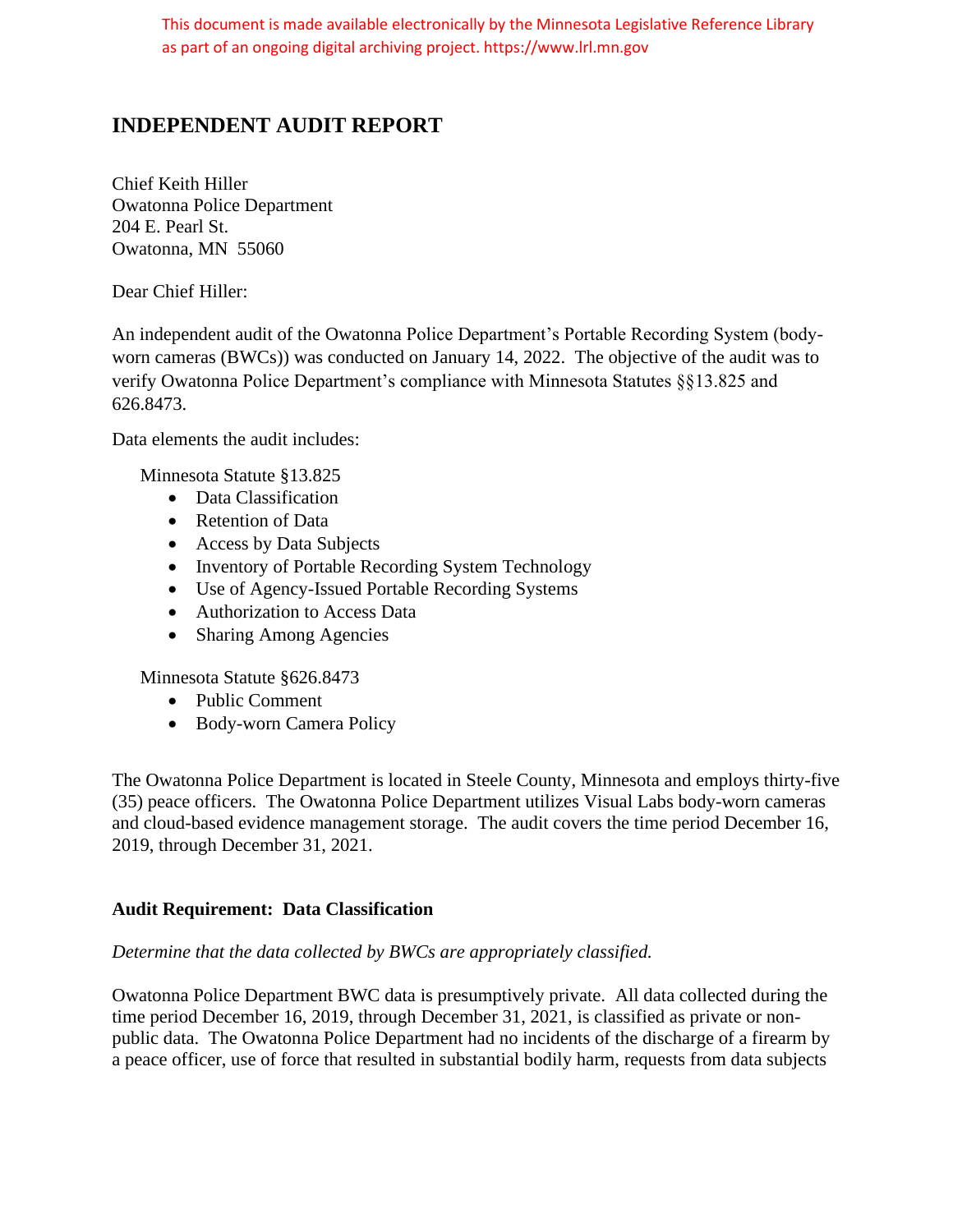for the data to be made accessible to the public, or court orders directing the agency to release the BWC data to the public.

*No discrepancies noted.*

# **Audit Requirement: Retention of Data**

*Determine that the data collected by BWC's are appropriately retained and destroyed in accordance with statutes.*

The Owatonna Police Department utilizes the General Records Retention Schedule for Minnesota Cities and agency specified retention periods for BWC data in Visual Labs. At the conclusion of a BWC recording, officers assign meta data, including a caption, tag, and retention period to the recording. Upon reaching its retention date, evidence is systematically deleted. Deletion/expiry date is captured in the audit log.

Randomly selected audit logs from Visual Labs were reviewed, and the date and time the data was created was verified against the retention and expiry date. Each of the records were accurately deleted or maintained in accordance with the record retention. The Owatonna Police Department has received no requests from data subjects to retain BWC data beyond the applicable retention period.

Police Captains and Sergeants monitor the proper assignment of meta data to ensure data are appropriately retained and destroyed.

*No discrepancies noted.*

# **Audit Requirement: Access by Data Subjects**

*Determine if individuals who are the subject of collected data have access to the data, and if the data subject requests a copy of the data, other individuals who do not consent to its release must be redacted.*

BWC data is available to data subjects and access may be requested by submission of an Owatonna Police Department Portable Recording System Data Release Form. During the time period December 16, 2019, through December 31, 2021, the Owatonna Police Department had received no requests to view BWC data but did fulfill requests for copies of BWC video from data subjects. Data subjects who had not consented to release of the data were redacted. Requests for copies of BWC data are documented on an Excel spreadsheet, and a copy of the release form is maintained in the case file.

*No discrepancies noted.*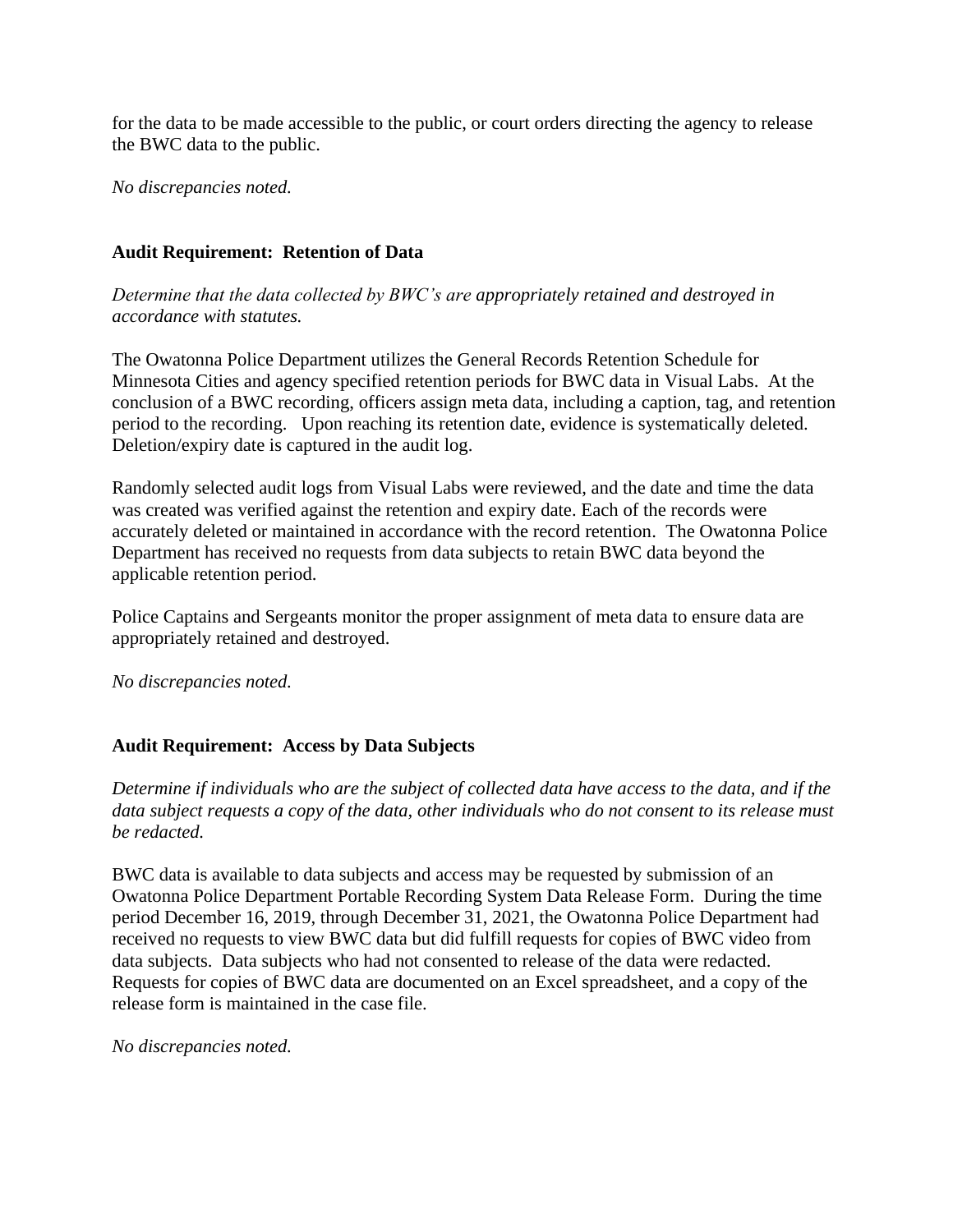# **Audit Requirement: Inventory of Portable Recording System Technology**

*Determine the total number of recording devices owned and maintained by the agency; a daily record of the total number of recording devices actually deployed and used by officers, the policies and procedures for use of portable recording systems by required by section 626.8473; and the total amount of recorded audio and video collected by the portable recording system and maintained by the agency, the agency's retention schedule for the data, the agency's procedures for destruction of the data, and that the data are available to the public.*

Owatonna Police Department's BWC inventory consists of twenty-seven (27) devices. Inventory is maintained on an Excel spreadsheet.

The Owatonna Police Department has established and enforces a BWC policy that governs the use of portable recording systems by peace officers while in the performance of their duties. The Department's BWC policy requires officers to conduct a function test of their BWC at the beginning of each shift to make sure the device is operating properly. Peace officers noting a malfunction are required to promptly report the malfunction to their supervisor and complete necessary Fleet Maintenance or Information Technology Support requests. Peace officers were trained on the use of BWCs by a Police Captain and Visual Labs. New officers are trained as part of their field training program.

A review of randomly selected dates from the patrol schedule were verified against data stored in Visual Labs and confirmed that BWC's are being deployed and officers are wearing and activating their BWCs. A comparison of the total number of BWC videos created per year to the total number of calls for service per year shows a consistent collection of BWC data. Reports produced from Visual Labs document a total count of videos created per officer.

Reports produced from Visual Labs detail the total amount of BWC data created, stored/maintained, and deleted. BWC audio/video is fully deleted from Visual Labs upon reaching the scheduled expiration date. Meta data and audit logs are permanently maintained in Visual Labs.

BWC data is available upon request, and access may be requested by submission of a Portable Recording System Data Release Form.

*No discrepancies noted.*

# **Audit Requirement: Use of Agency-Issued Portable Recording Systems**

*Determine if peace officers are only allowed to use portable recording systems issued and m maintained by the officer's agency.*

The Owatonna Police Department's BWC policy states that officers may use only Agency-issued portable recording devices in the performance of official duties for the Agency or when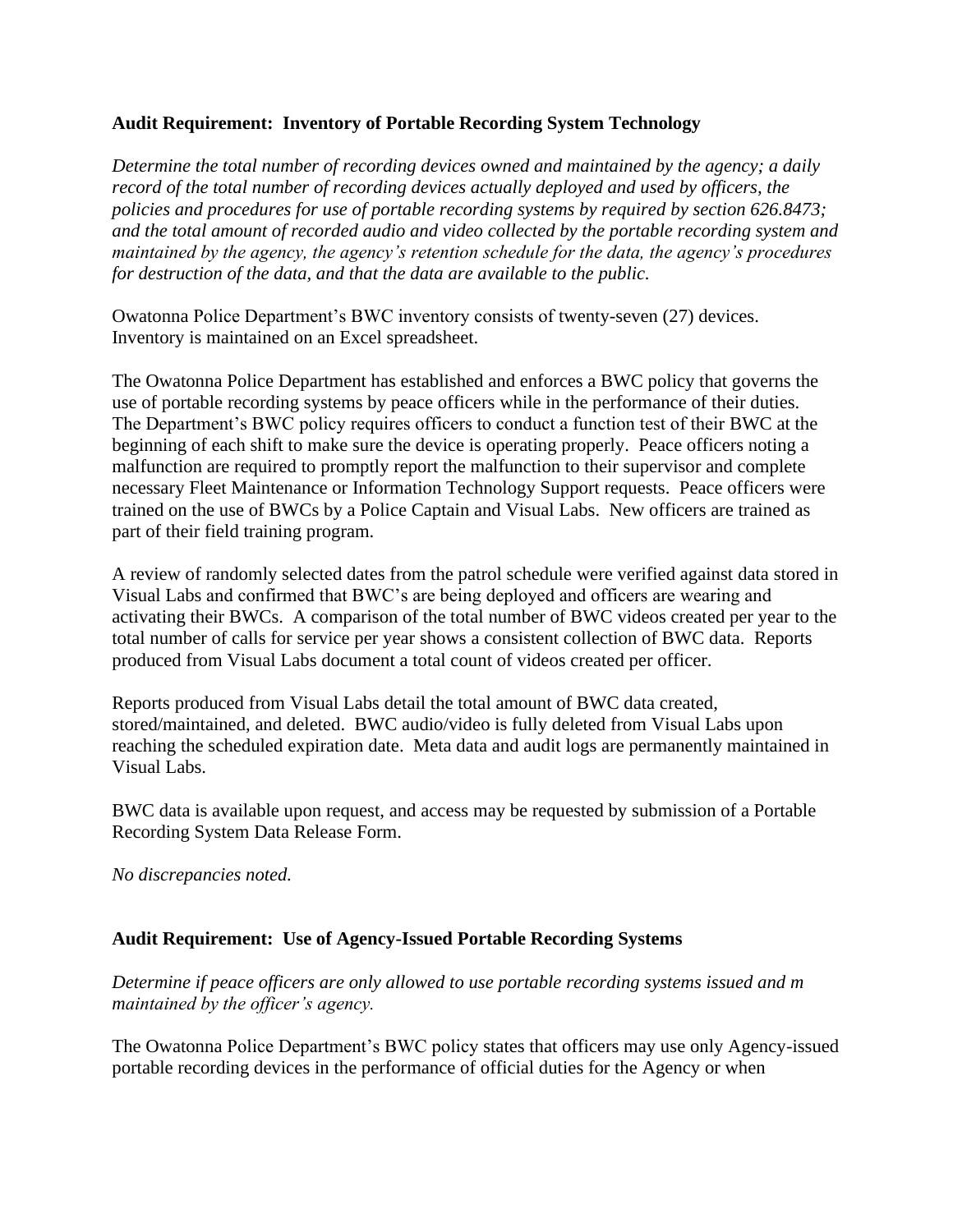otherwise performing authorized law enforcement services as an employee of the Agency.

*No discrepancies noted.*

## **Audit Requirement: Authorization to Access Data**

*Determine if the agency complies with sections 13.05, Subd. 5, and 13.055 in the operation of portable recording systems and in maintaining portable recording system data.*

Captains and Sergeants conduct random reviews of BWC data to ensure accuracy of meta data and compliance with policy.

User access to BWC data is managed by the assignment of roles and permissions in Visual Labs. Permissions are based on staff work assignments. Access to Visual Labs is password protected and requires dual authentication.

The agency's BWC policy governs access to and sharing of data. Owatonna Police Department personnel may only access and share BWC data for legitimate law enforcement or data administration purposes. Access to BWC data within Visual Labs requires users to enter a justification for the access. Access is captured in the audit log.

When BWC data is deleted from Visual Labs, its contents cannot be determined. The Owatonna Police Department has had no security breaches. A BCA CJIS security audit was conducted in June of 2020.

*No discrepancies noted.*

#### **Audit Requirement: Sharing Among Agencies**

*Determine if nonpublic BWC data is shared with other law enforcement agencies, government entities, or federal agencies.*

The Owatonna Police Department's BWC policy allows for the sharing of data with other law enforcement agencies for legitimate law enforcement purposes only and for the sharing of data with prosecutors, courts and other criminal justice entities as provided by law. Agencies seeking access to BWC data submit a written request. The written request is maintained in the case file. The download and electronic sharing of data within Visual Labs is captured in the audit log.

*No discrepancies noted.*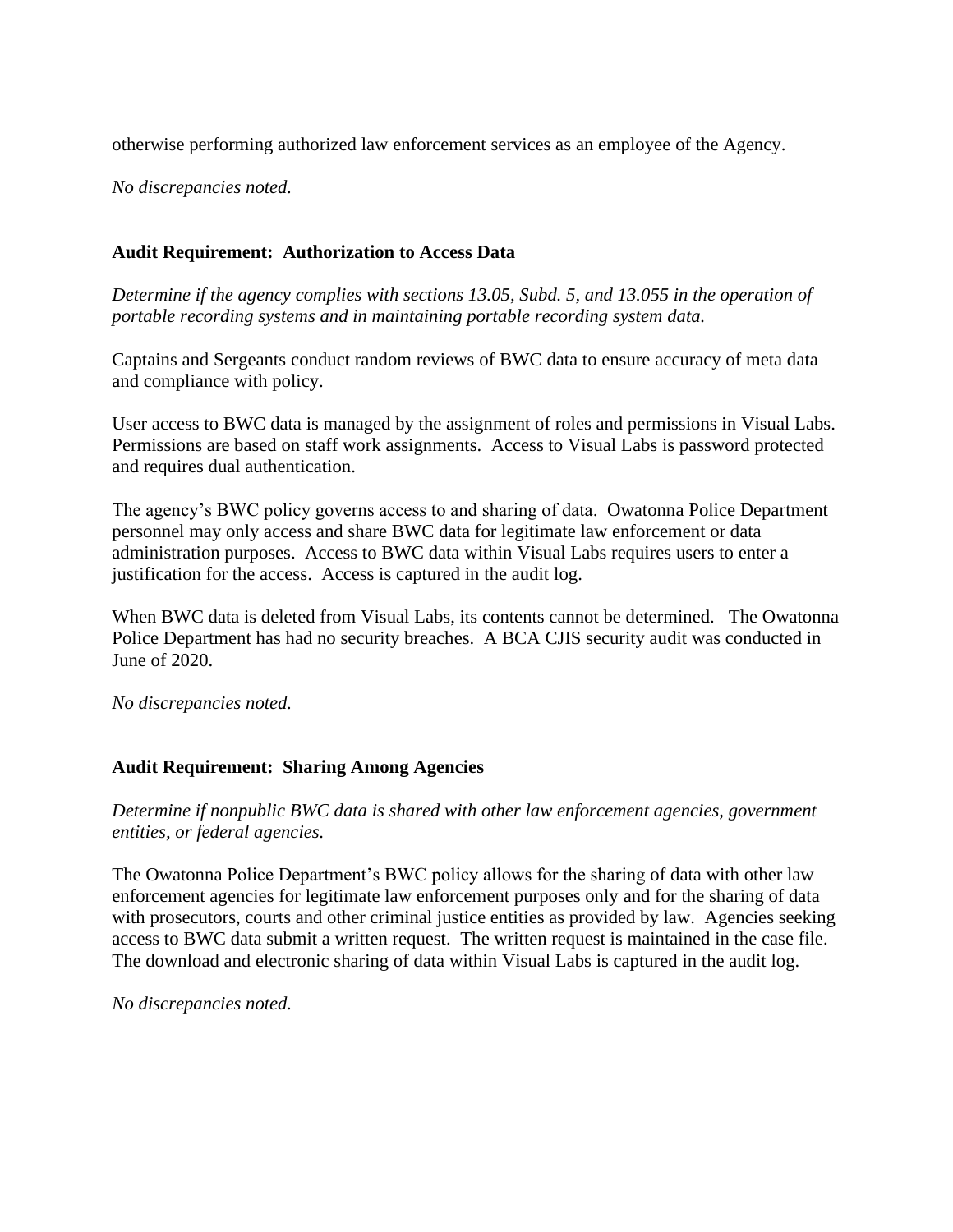## **Audit Requirement: Biennial Audit**

*Determine if the agency maintains records showing the date and time the portable recording system data were collected, the applicable classification of the data, how the data are used, and whether data are destroyed as required.* 

The date and time portable recording system data was collected and deleted is accessible in Visual Labs. All BWC data collected from the time period December 16, 2019, through December 31, 2021, is classified as private or non-public data. The Audit Log Report within Visual Labs and an Excel spreadsheet document how the data are used. The audit log is maintained in Visual Labs after deletion of BWC video. The Visual Labs audit log documents each and every action taken from the creation of the recording to its deletion, as well as access of the audit log after BWC data has been deleted.

*No discrepancies noted.*

## **Audit Requirement: Portable Recording System Vendor**

*Determine if portable recording system data stored in the cloud, is stored in accordance with security requirements of the United States Federal Bureau of Investigation Criminal Justice Information Services Division Security Policy 5.4 or its successor version.*

Visual Labs BWC data is stored in the Microsoft Azure Government Cloud. Microsoft and Visual Labs appear on the BCA Vendor Screening Program list of approved and screened vendors and are vetted in accordance with the security requirements of the United States Federal Bureau of Investigation Criminal Justice Information Services Division Security Policy.

*No discrepancies noted.*

#### **Audit Requirement: Public Comment**

*Determine if the law enforcement agency provided an opportunity for public comment before it purchased or implemented a portable recording system and if the governing body with jurisdiction over the budget of the law enforcement agency provided an opportunity for public comment at a regularly scheduled meeting.* 

The City of Owatonna solicited for public comment by media release on October 31, 2019. The Owatonna City Council held a public hearing at their November 19, 2019, meeting and approved the purchase of a body worn camera system. The body worn camera system was implemented December 16, 2019.

*No discrepancies noted.*